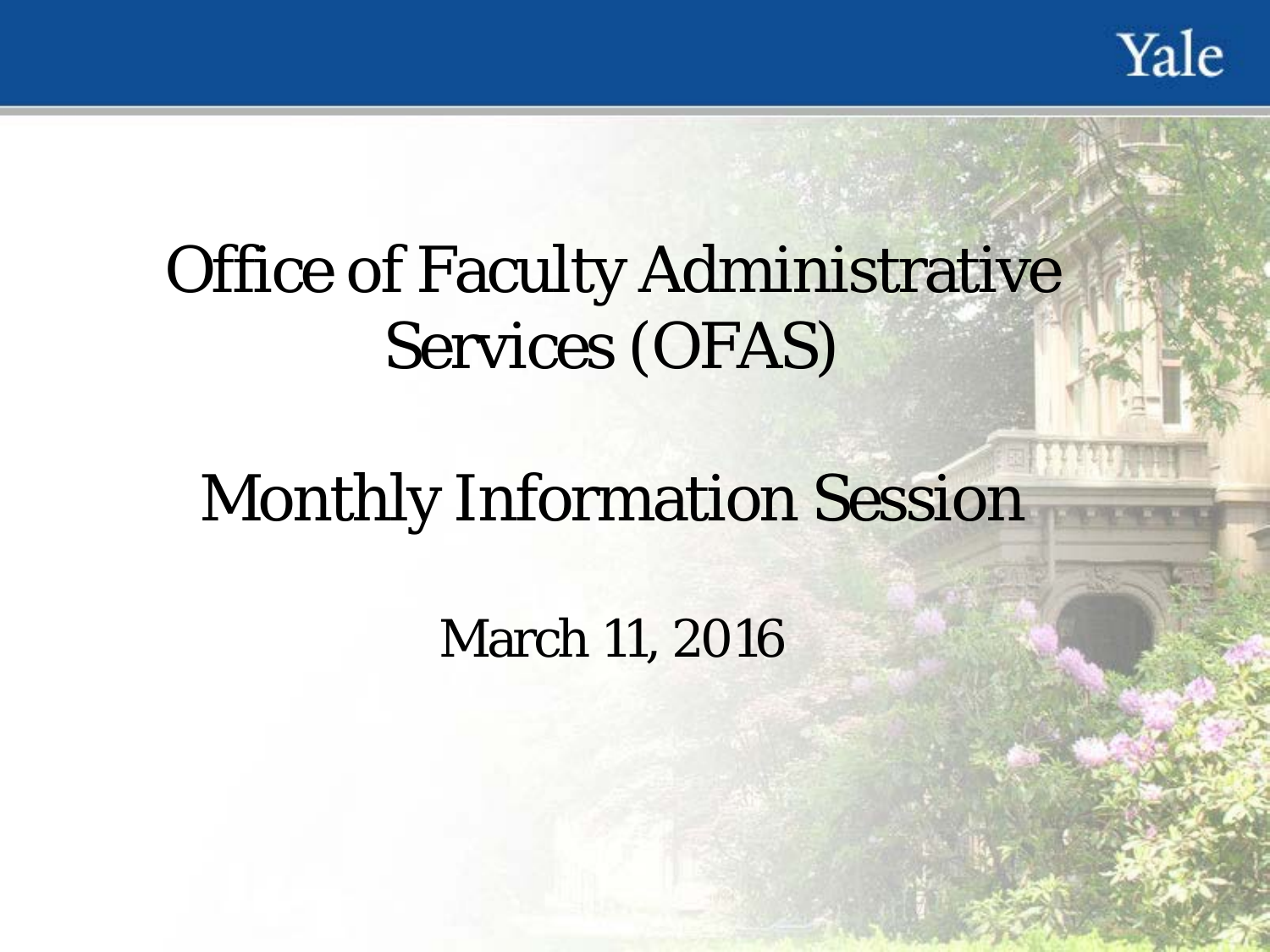



- Housekeeping
- Updates to Workday
- Review of last month's key points
- OFAS Training Plan Spring 2016
- Maintaining and Updating Faculty Records
	- Reports to run
	- Actions to be taken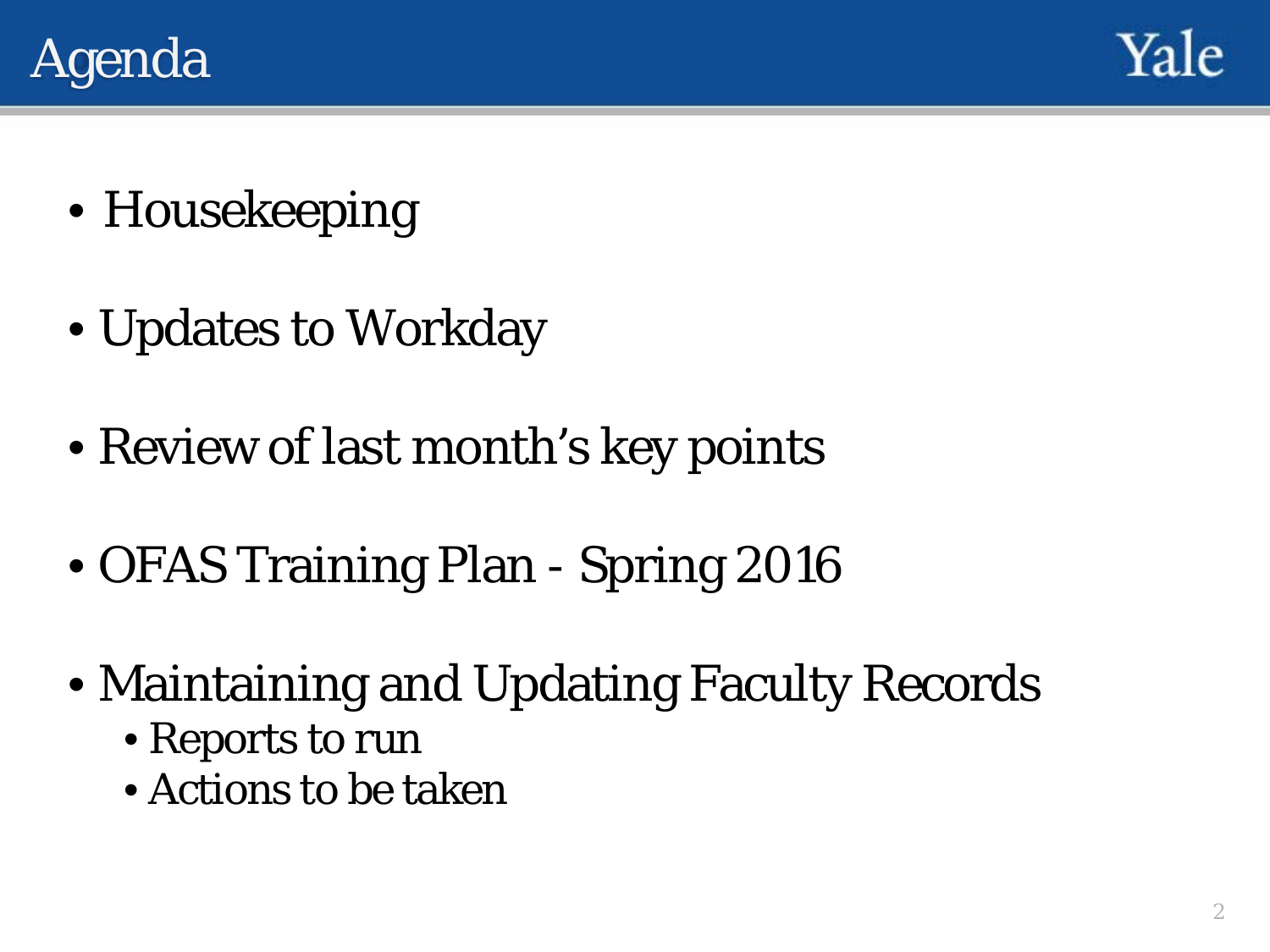3

# Housekeeping

**Courteous Colleagues -** During this session, please refrain from having conversations among you. If you have questions or comments, please raise them to the group. Sharing information is a great benefit of these sessions.

**Deadlines** to submit transactions for processing, this *includes submission of supporting documents*

- **FAS – 9th of every month**
- **Professional schools – 15th of every month**

All presentations from these sessions are available on <https://classesv2.yale.edu/portal> . This spring, we will begin posting these on the OFAS website.





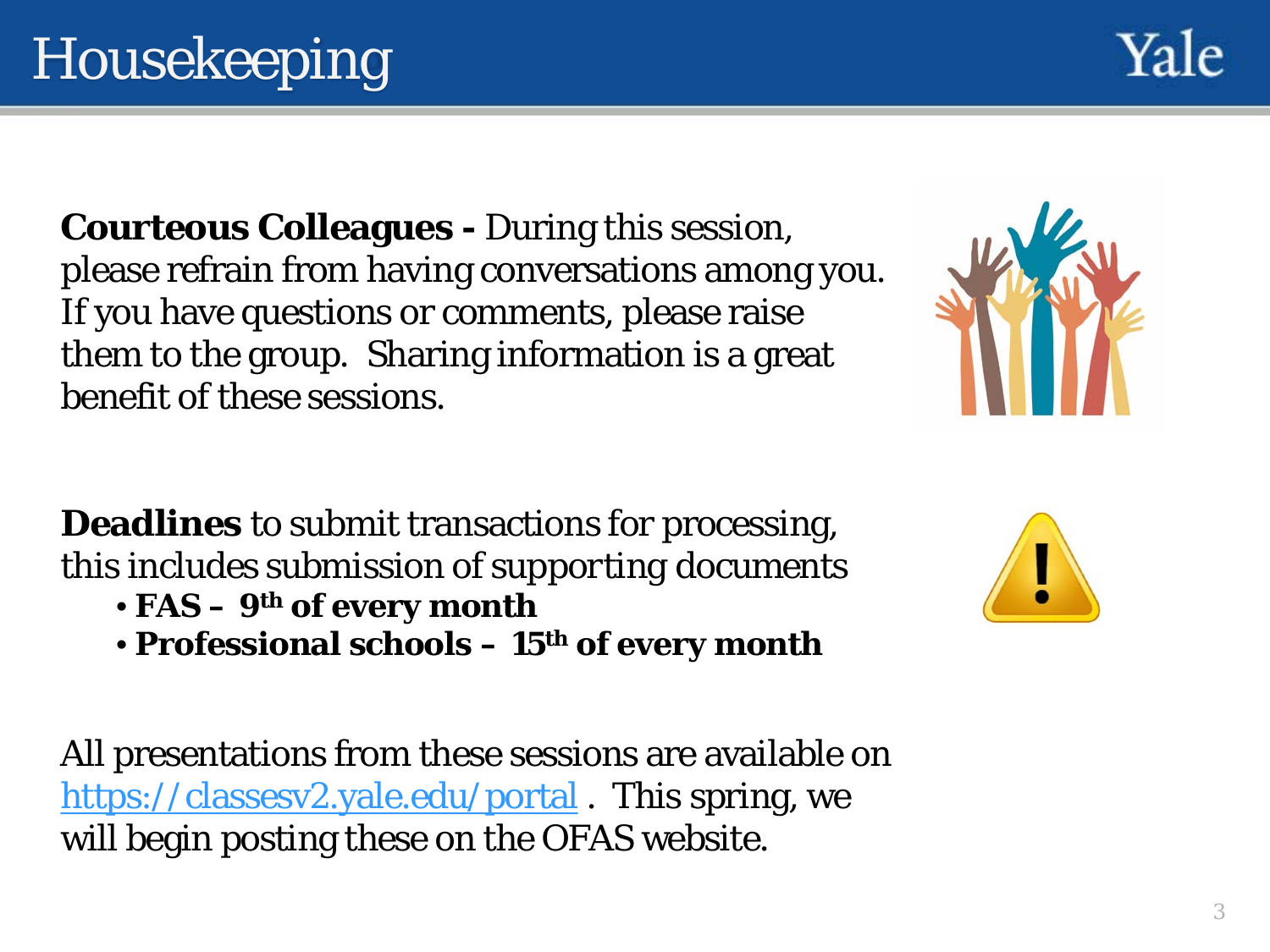## Updates to Workday





#### New Workday Functionality Beginning Week of March 13th

*While the new functionality is being implemented and tested Saturday, March 12 through Sunday, March 13, there will be limited access to Workday. We plan to have Workday up and running again by Monday, March 14th at 7:00am.*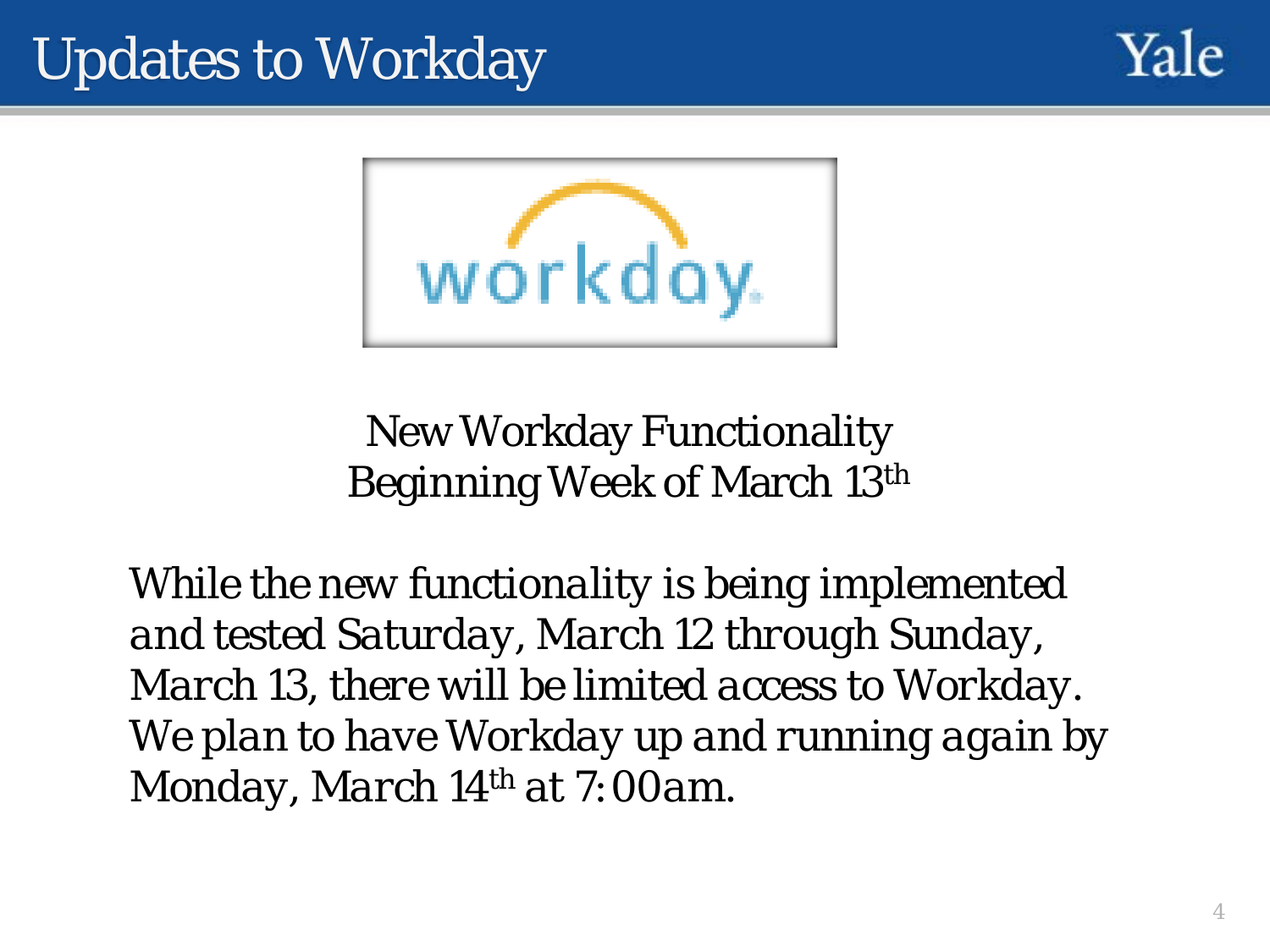## Review of last month's key points

• **Extra compensation** must be accompanied by Provostial Pre-Approval (new form: 3501 FR.08 H Provostial Pre-Approval for Faculty Extra Compensation).

• All compensation transactions require the form *Charging* [Instructions for Faculty Compensation.](http://facultyadmin.yale.edu/charging-instructions-faculty-compensation) 

- **Secondary units** must send the form the supervisory organizaiton for entry into Workday.
- The PTAEO(s) must be included regardless of who is entering into Oracle.

• When submitting documentation to <u>[faculty.admin@yale.edu](mailto:faculty.admin@yale.edu)</u> use the following format for the subject line:

• **Last name** of faculty member, **First name** of faculty member, **Transaction Type**, **Effective Date**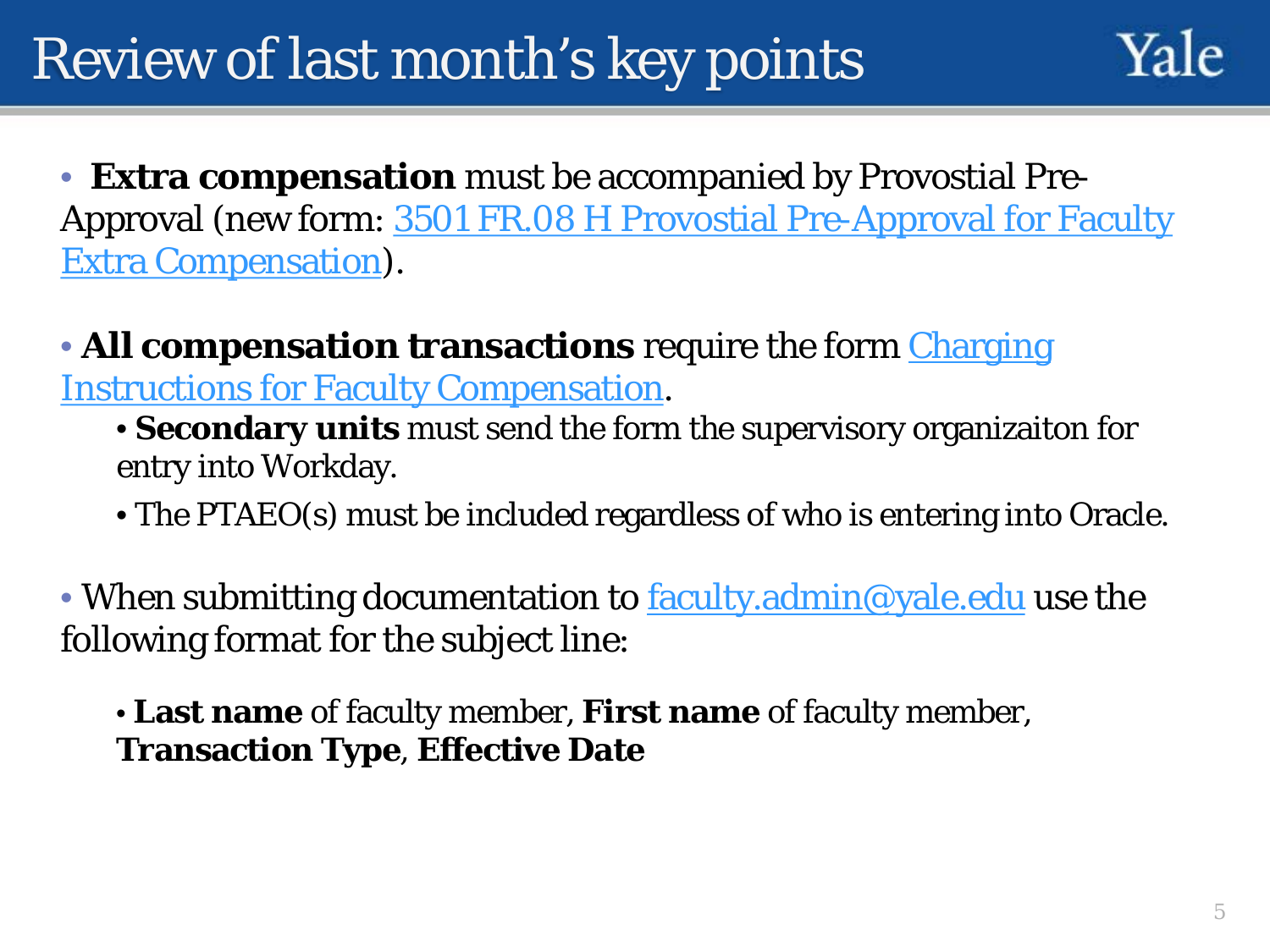## OFAS Training Plan – Spring 2016

- Monthly Information Sessions  $-2<sup>nd</sup>$  Friday monthly
- Workday
	- Group training on specific topics<sup>\*</sup>
	- Business Partner training\*
	- Weekly workshops for small groups\*
- Orientation for new hires into faculty admin support roles offered in the Yale Summer Training Program for Admins

\* *Register for these sessions in TMS [\(https://bmsweb.med.yale.edu/tms/tms\\_enrollments.courses](https://bmsweb.med.yale.edu/tms/tms_enrollments.courses))*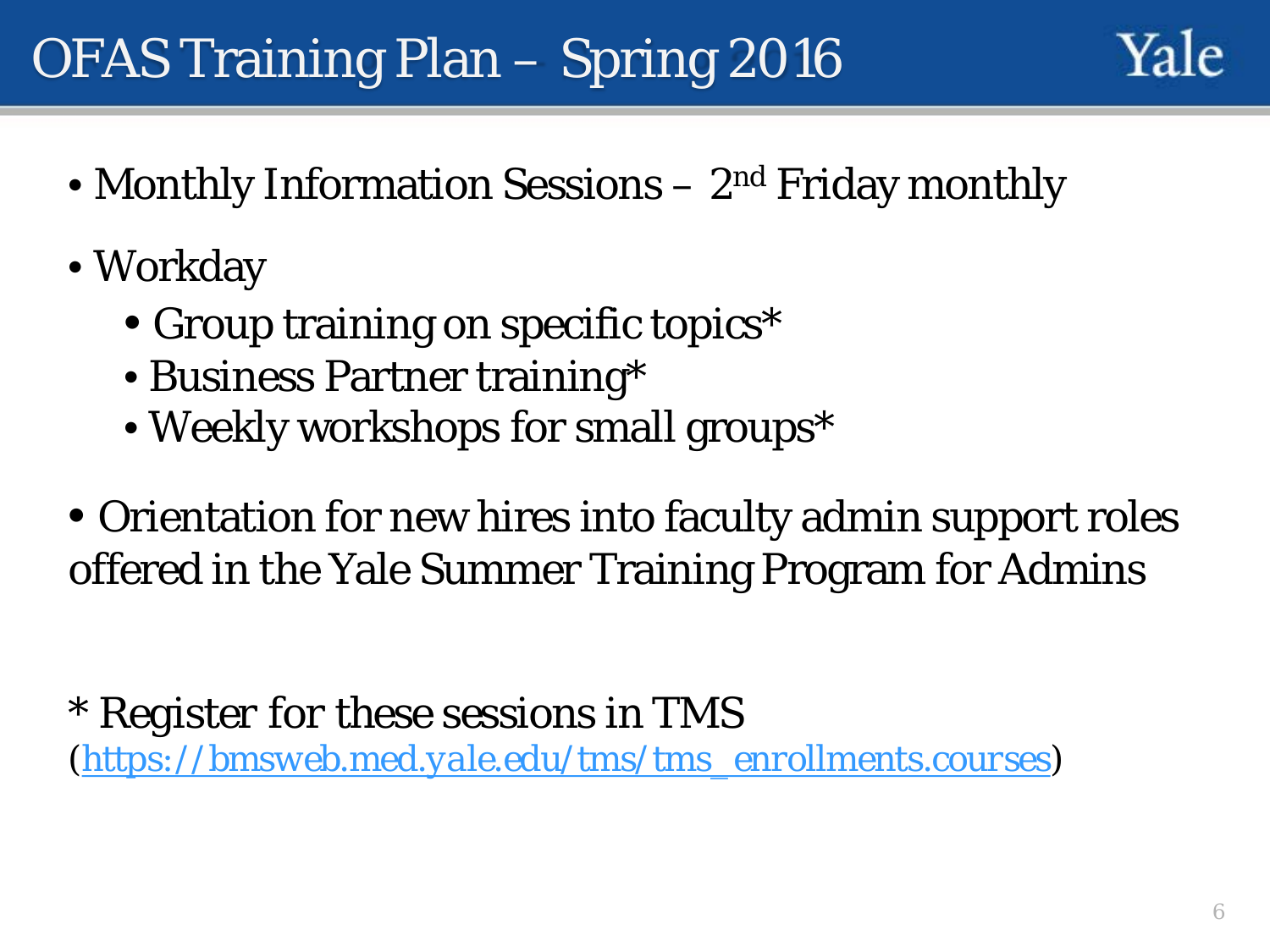## OFAS Training Plan – Spring 2016



To register for courses, you may go to the OFAS site, click on the Calendar link on the top menu bar, then, click on any course title.

| <b>Faculty Administrative Services</b><br>Office                                                 |
|--------------------------------------------------------------------------------------------------|
| Calendar<br><b>Searches</b><br>Reappointments & Promotions<br><b>Resources</b><br>Home<br>Leaves |
| Home » Calendar                                                                                  |
| Upcoming<br>Month<br>Week<br>Year<br>Dav                                                         |
| <b>Upcoming Events</b>                                                                           |
| March 11, 2016                                                                                   |
| Monthly Information Session - March 11th                                                         |
| March 16, 2016<br>OFAS Training - Workday Basics: Faculty and Other Academics                    |
| March 21, 2016                                                                                   |
| OEAS Training - Workday: Business Partner Review Process                                         |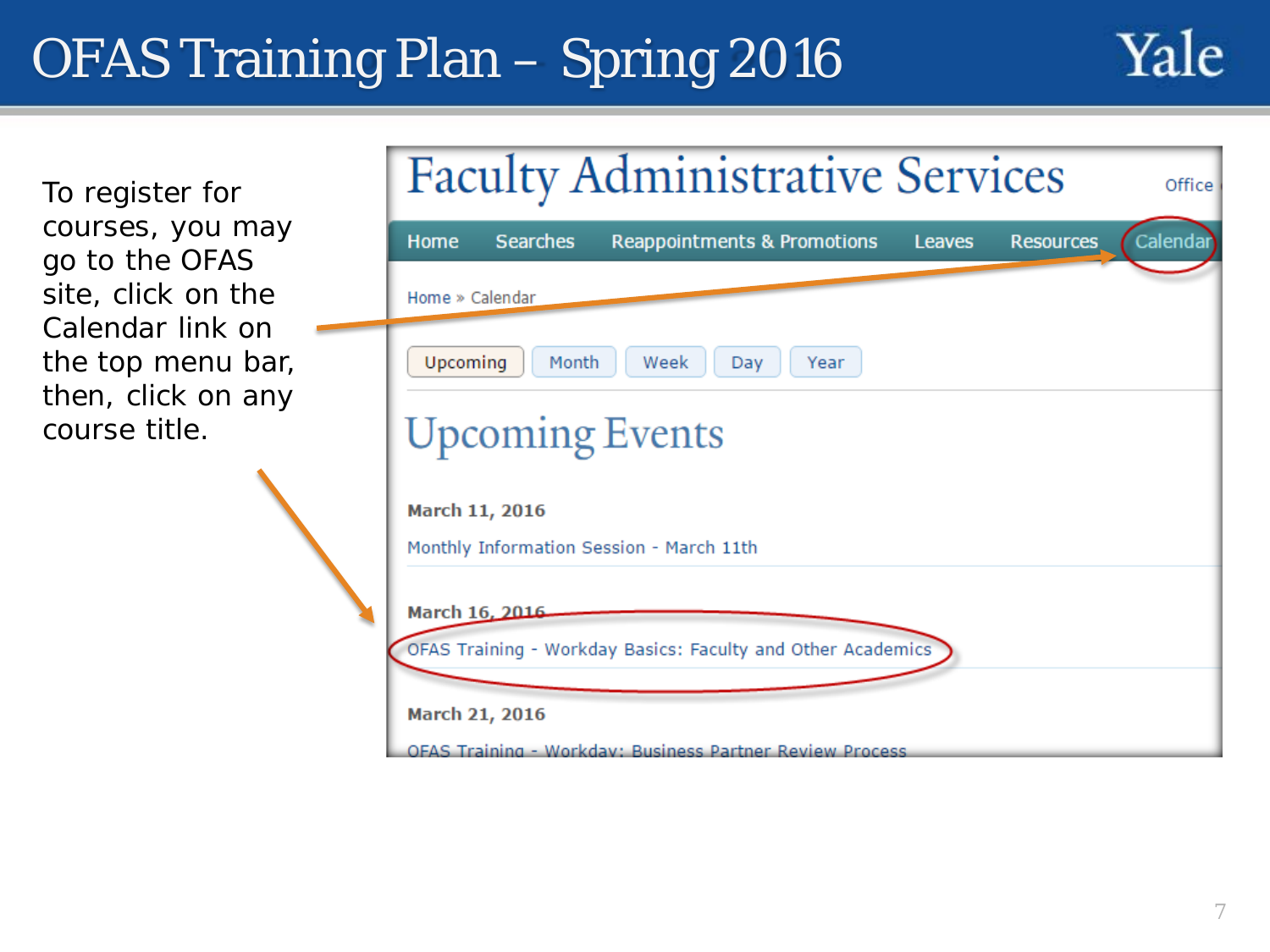#### OFAS Training Plan – Spring 2016



|        | Home               | <b>Searches</b>                                                   | <b>Reappointments &amp; Promotions</b>                                                                                                                                                                                                                                                                                                                                            | <b>Leaves</b> | <b>Resources</b> | Calendar | Contact |
|--------|--------------------|-------------------------------------------------------------------|-----------------------------------------------------------------------------------------------------------------------------------------------------------------------------------------------------------------------------------------------------------------------------------------------------------------------------------------------------------------------------------|---------------|------------------|----------|---------|
|        |                    |                                                                   | Home » Calendar » OFAS Training - Workday Basics: Faculty and Other Academics                                                                                                                                                                                                                                                                                                     |               |                  |          |         |
|        |                    |                                                                   | <b>OFAS Training - Workday Basics: Faculty and</b>                                                                                                                                                                                                                                                                                                                                |               |                  |          |         |
|        |                    |                                                                   | <b>Other Academics</b>                                                                                                                                                                                                                                                                                                                                                            |               |                  |          |         |
|        | View               | Edit                                                              | Manage display                                                                                                                                                                                                                                                                                                                                                                    |               |                  |          |         |
|        | <b>Event time:</b> |                                                                   | Wednesday, March 16, 2016 - 9:00am                                                                                                                                                                                                                                                                                                                                                |               |                  |          |         |
| ontain | <b>Location:</b>   | Training room LL 2/3<br>221 Whitney Avenue<br>New Haven, CT 06520 |                                                                                                                                                                                                                                                                                                                                                                                   |               |                  |          |         |
|        |                    | <b>Event description:</b>                                         | Audience: This 90-minute session is for Central Campus (non-YSM departments) administrators who<br>currently hold any of the following roles in Workday: Academic HR Support Specialist, Appointments and<br>Promotions Specialist, Business Partner, Academic Business Partner.                                                                                                  |               |                  |          |         |
|        |                    |                                                                   | The purpose of this session is to review basic concepts in Workday related to academic appointees such as<br>tracks, ranks, employee vs contingent worker vs academic affiliates, as well as review Workday business<br>processes which involve hiring faculty, re-appointments, compensation, and other related scenarios. The<br>hiring process will be covered in great depth. |               |                  |          |         |
|        | and times.         |                                                                   | Register for the desired session in TMS. Be sure to click on the course title to see the full list of dates                                                                                                                                                                                                                                                                       |               |                  |          |         |

#### The course descriptions co a link to TMS.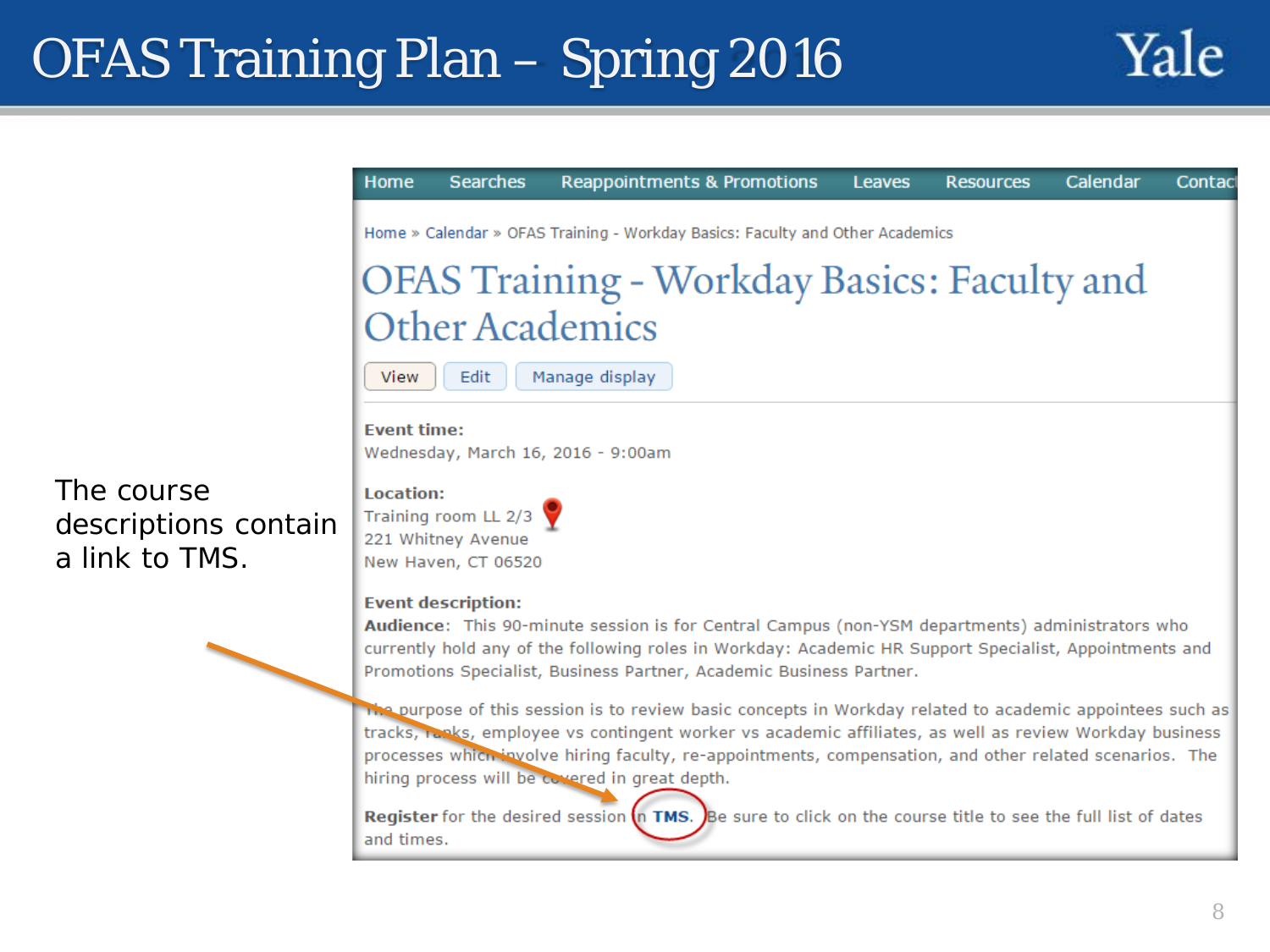In TMS, click on the course title to view the course description and additional dates and times.

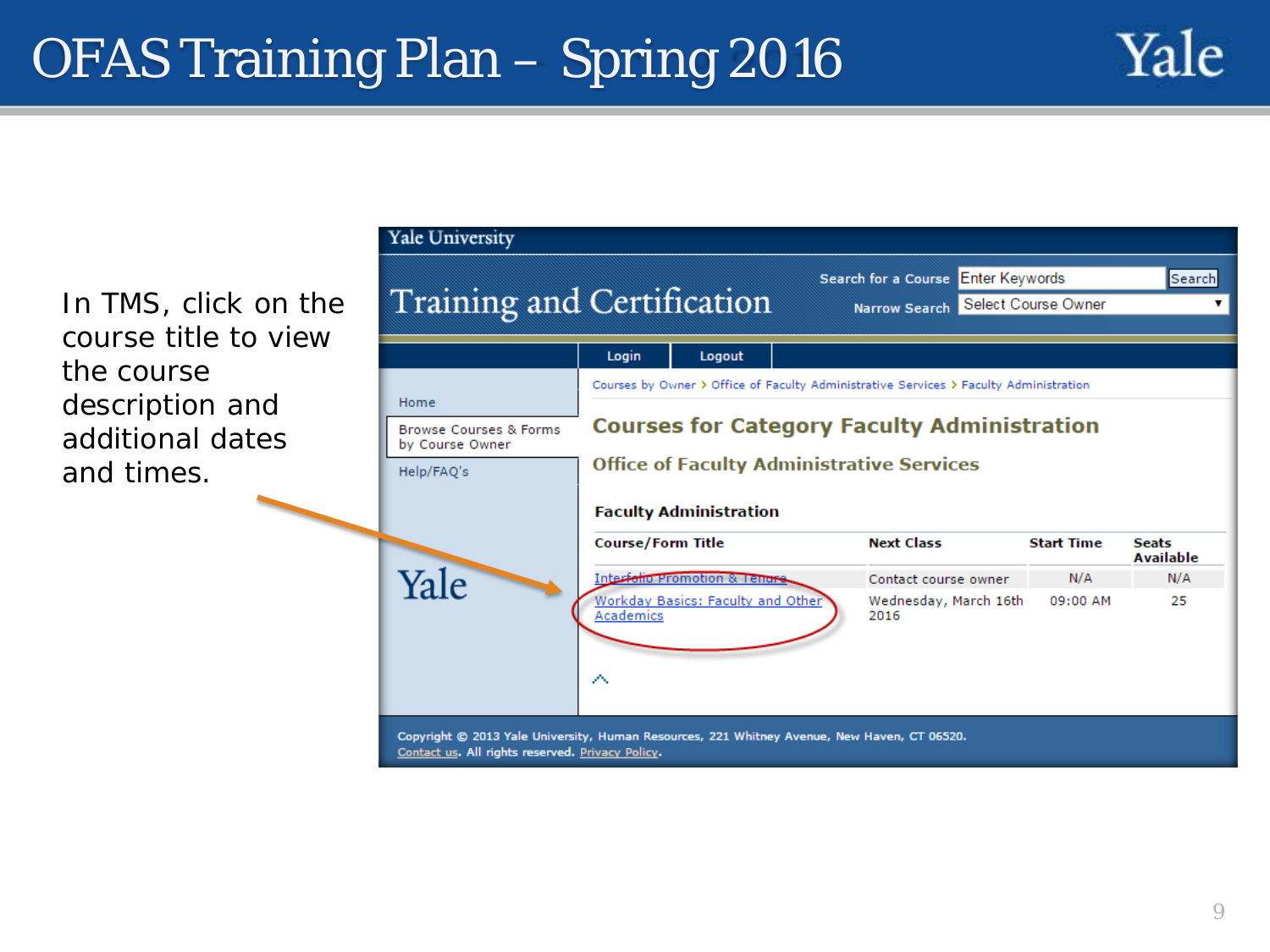March is a good month to run faculty reports to review for accuracy, identify records for update, and begin taking the necessary actions.

Recommended Academic Reports Academic - Expiring Appointments - Yale

Academic - Informational Extract with Primary Appointment – Yale – also known as the "kitchen sink" report

Academic - View Current Appointments – Yale, or just review the list of appointments for the Academic Unit

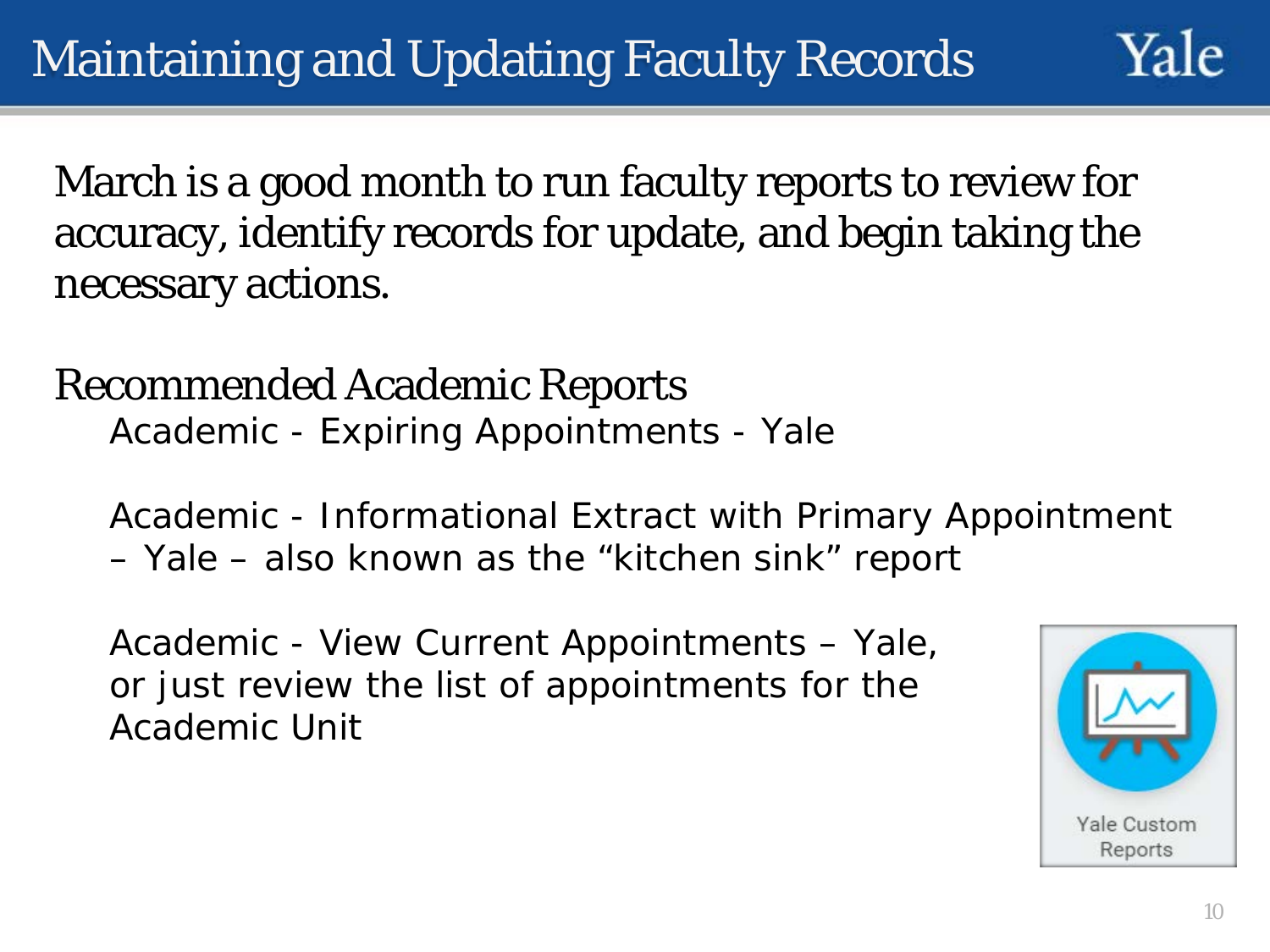Recommended approach for reviewing records:

- 1) Run the report with the intention of pulling the largest set of results.
	- a) Use very few filters.
	- b) Use a very wide date range, e.g. 3/1/15 to 6/30/16
- 2) Export the results to Excel. This will allow you to use functionality that will make proofing easier, such as filtering, sorting, and highlighting.
- 3) Key items to identify are as follows:
	- a) Terminated faculty with active appointments that need to be ended.
	- b) Faculty with expiring appointments who need to be reappointed or terminated.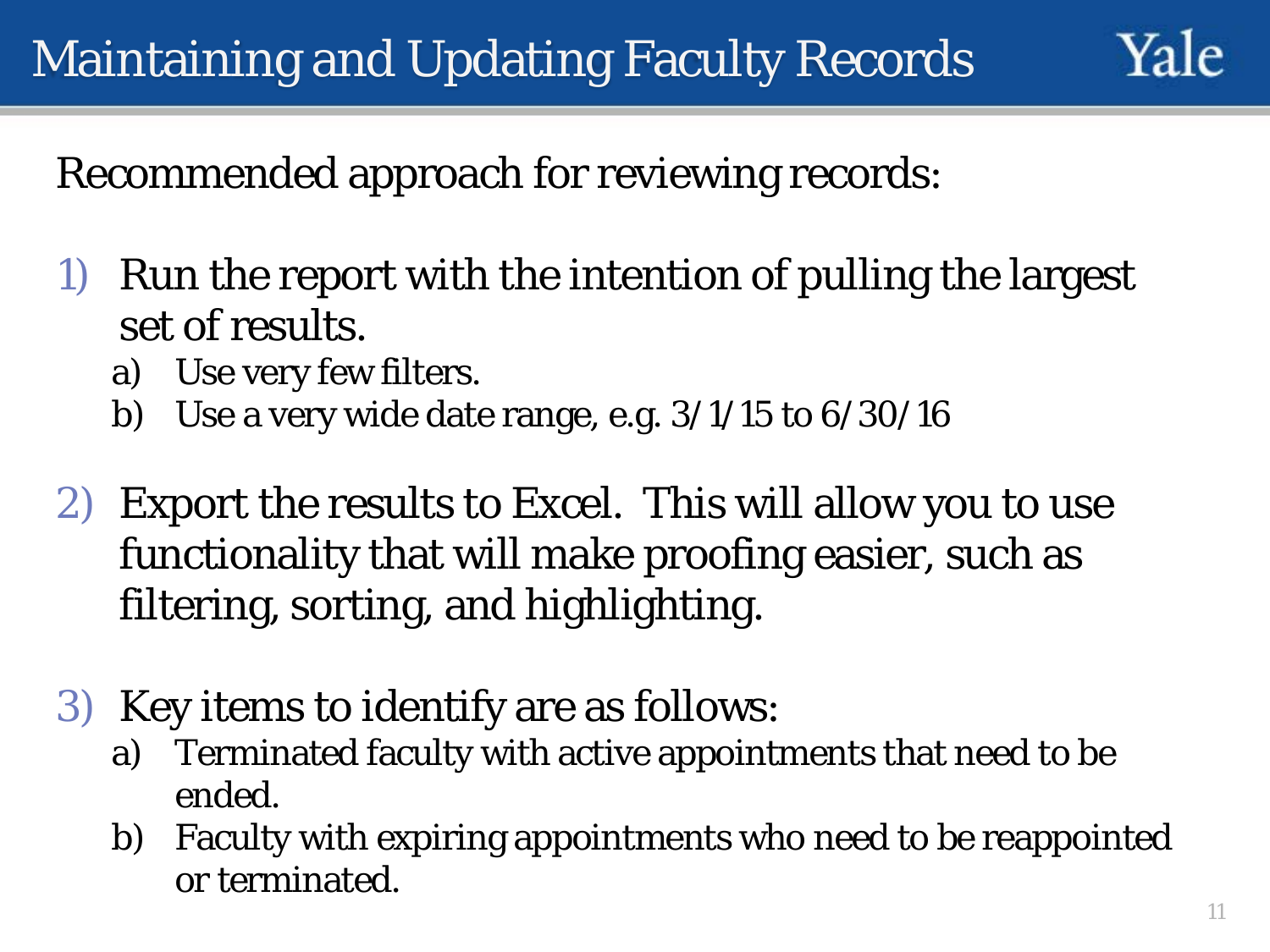

#### Run the report with the intention of pulling the largest set of results.

- a) Use very few filters.
- b) Use a very wide date range, e.g. 3/1/15 to 6/30/16

| Instructions            |                                 | View Academic Appointments expiring within a given date range [ Default: to<br>Displays Academic Unit, Appointee, Tenure Status, Track, and Rank. Report in<br>Sorted by Academic Unit, Track Type, Rank, then Academic Appointee. |  |
|-------------------------|---------------------------------|------------------------------------------------------------------------------------------------------------------------------------------------------------------------------------------------------------------------------------|--|
| Academic Structure Node |                                 |                                                                                                                                                                                                                                    |  |
| Academic Unit           |                                 | $\sim$ $-$                                                                                                                                                                                                                         |  |
|                         | Academic Track Type Category    |                                                                                                                                                                                                                                    |  |
| Academic Rank           |                                 | $\overline{\phantom{a}}$                                                                                                                                                                                                           |  |
| Appointment Type        |                                 |                                                                                                                                                                                                                                    |  |
|                         | Appointment Expires On or After | 03 / 10 / 2015                                                                                                                                                                                                                     |  |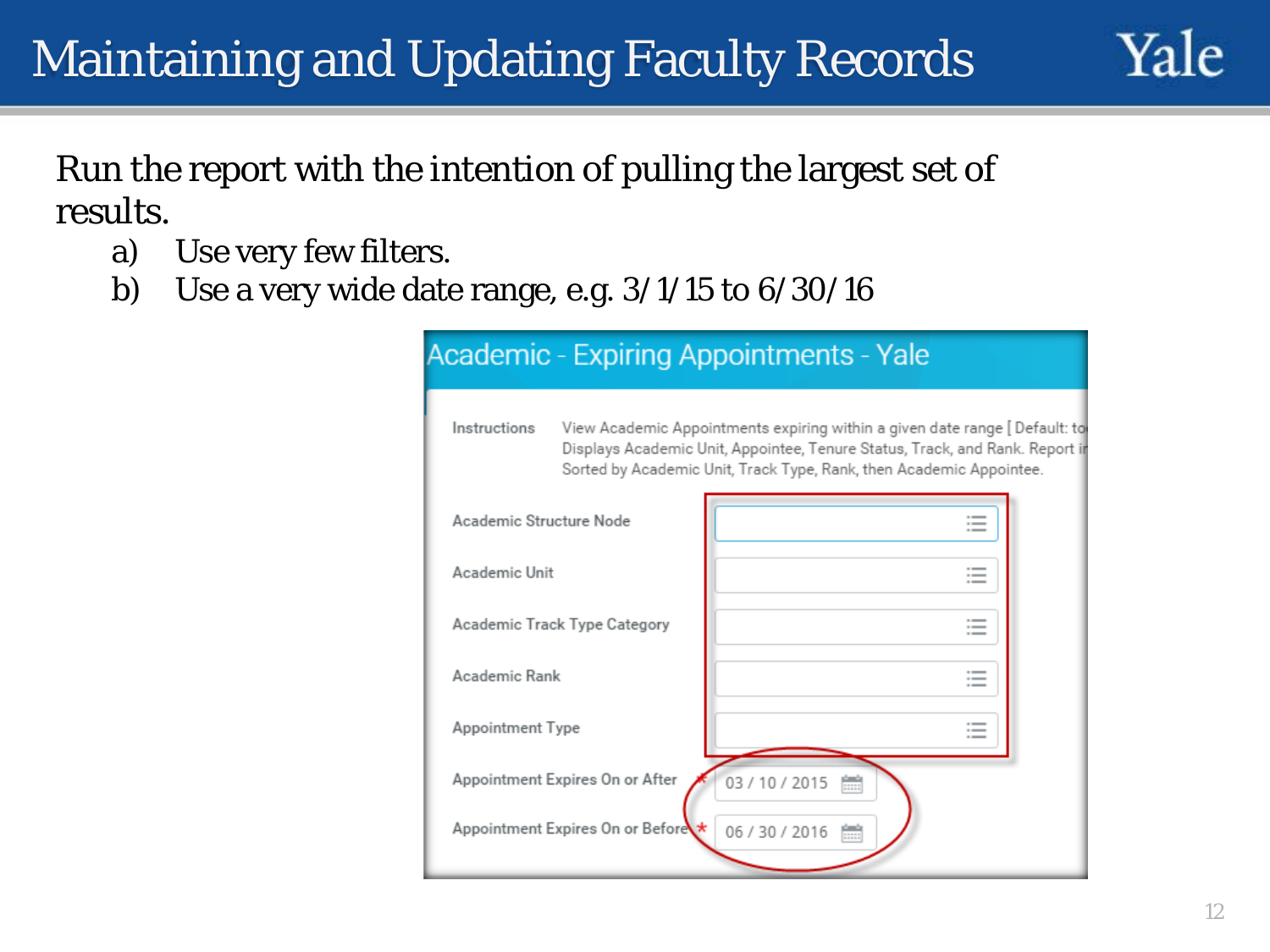The **Academic - Expiring Appointments – Yale** report will indicate if the faculty member has a future appointment. When these results are exported to Excel, the checkmark is converted to either a "1" (non-ladder faculty) or "2" for ladder faculty.

| Academic Unit | Appointee | Re-<br>appointment(s)<br>Exist? | <b>Status</b> | To Appt<br>Record | Appointment<br>Type | <b>Track Type</b><br>Category | <b>Track Type</b> | Academic<br>Rank       |
|---------------|-----------|---------------------------------|---------------|-------------------|---------------------|-------------------------------|-------------------|------------------------|
|               |           |                                 | Active        | $\mathsf Q$       | Primary             | Non Ladder -<br>Teaching      | Teaching          | Lecturer               |
|               |           |                                 | Active        | $\mathsf Q$       | Primary             | Ladder                        | Ladder            | Assistant<br>Professor |
|               |           |                                 | Active        | $\alpha$          | Primary             | Ladder                        | Ladder            | Assistant<br>Professor |
|               |           |                                 | Active        | $\mathsf Q$       | Secondary           | Ladder                        | Ladder            | Assistant<br>Professor |
|               |           |                                 |               | $\alpha$          | Secondary           | Ladder                        | Ladder            | Assistant<br>Professor |
|               |           |                                 | Active        | $\hbox{\tt Q}$    | Secondary           | Ladder                        | Ladder            | Professor              |
|               |           |                                 | Active        | $\Omega$          | Secondary           | Ladder                        | Ladder            | Professor              |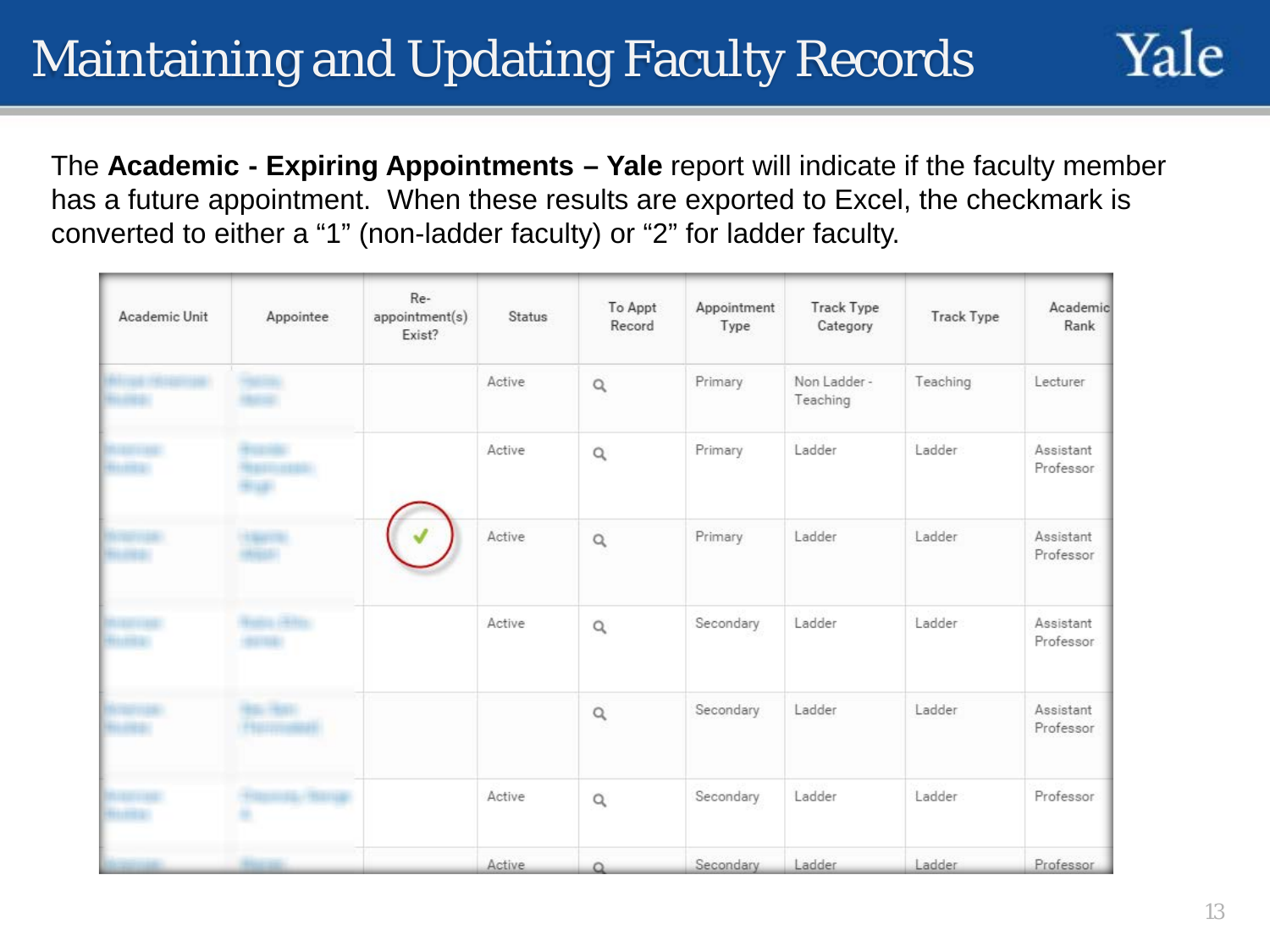- All active faculty should have academic appointments. Add the appointment if missing.
- Faculty should be terminated if there is no plan to rehire in the next year.
- Any faculty member who is currently receiving benefits from Yale and needs to transition to COBRA when his or her appointment ends will need to be terminated.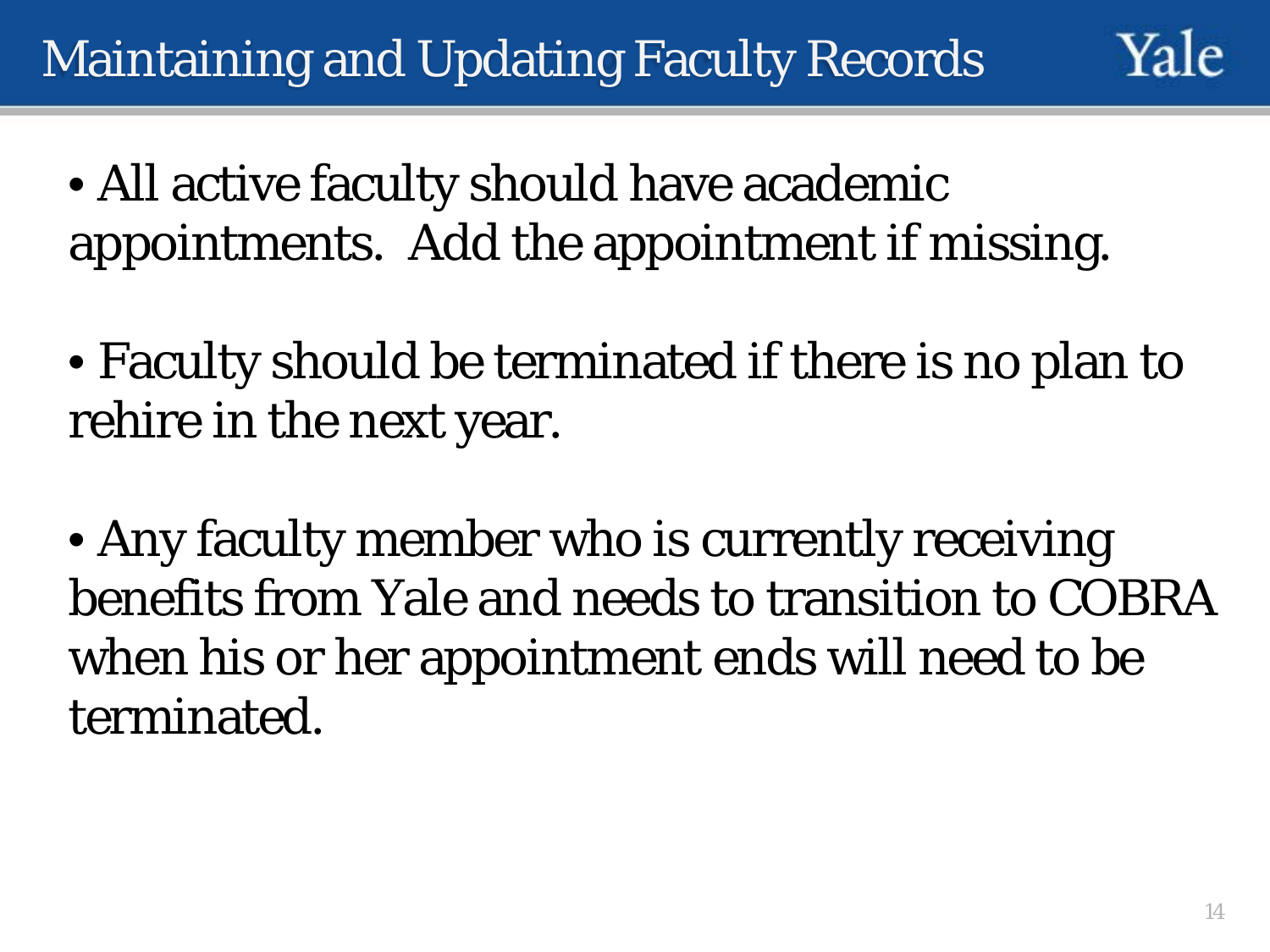• When terminating faculty, it is important to begin with the Terminate employee task, then End the academic appointment.







Yale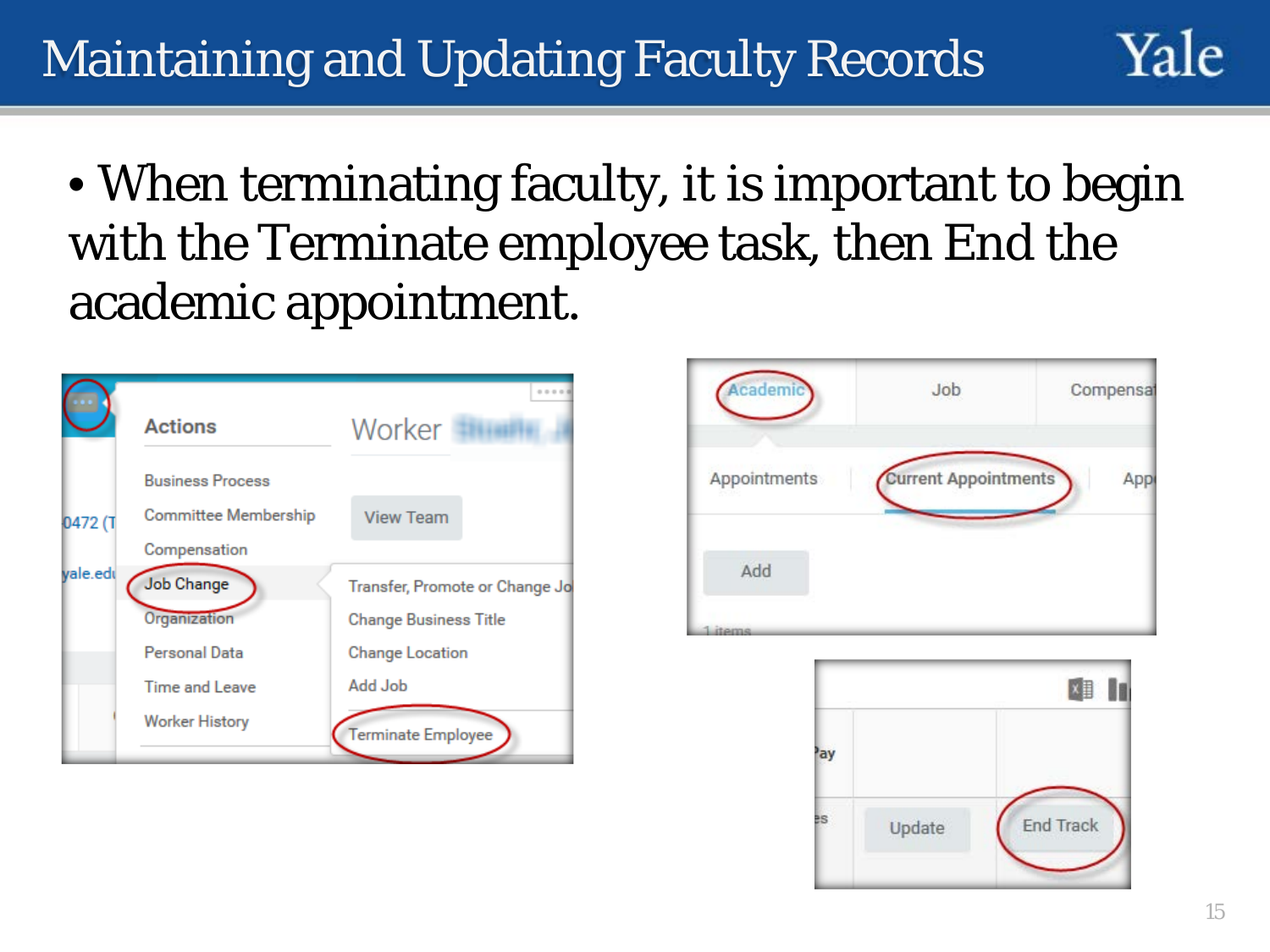Yale

• Any faculty member who resigns prior to the scheduled term end date must submit a letter of resignation. A copy must be submitted to OFAS.

• Faculty who received summer compensation or taught in the Summer Session will have "Other Jobs". These need to be ended before the faculty member can be terminated.

• If the job was in another department, it will not be visible to you. Email [faculty.admin@yale.edu](mailto:faculty.admin@yale.edu) for assistance.

| Summer Compensation<br><b><i>SELL PHILIPS CARE</i></b> |                                                                                       |  |  |  |
|--------------------------------------------------------|---------------------------------------------------------------------------------------|--|--|--|
|                                                        | 75872summer_comp_school_of_limenthy_and_anwinanmannal_anallan Summer Compensation (+) |  |  |  |
| Other Jobs                                             | +1 (203) 432-9869 (Telephone)                                                         |  |  |  |
|                                                        | <b>Audio buildbusie adv</b>                                                           |  |  |  |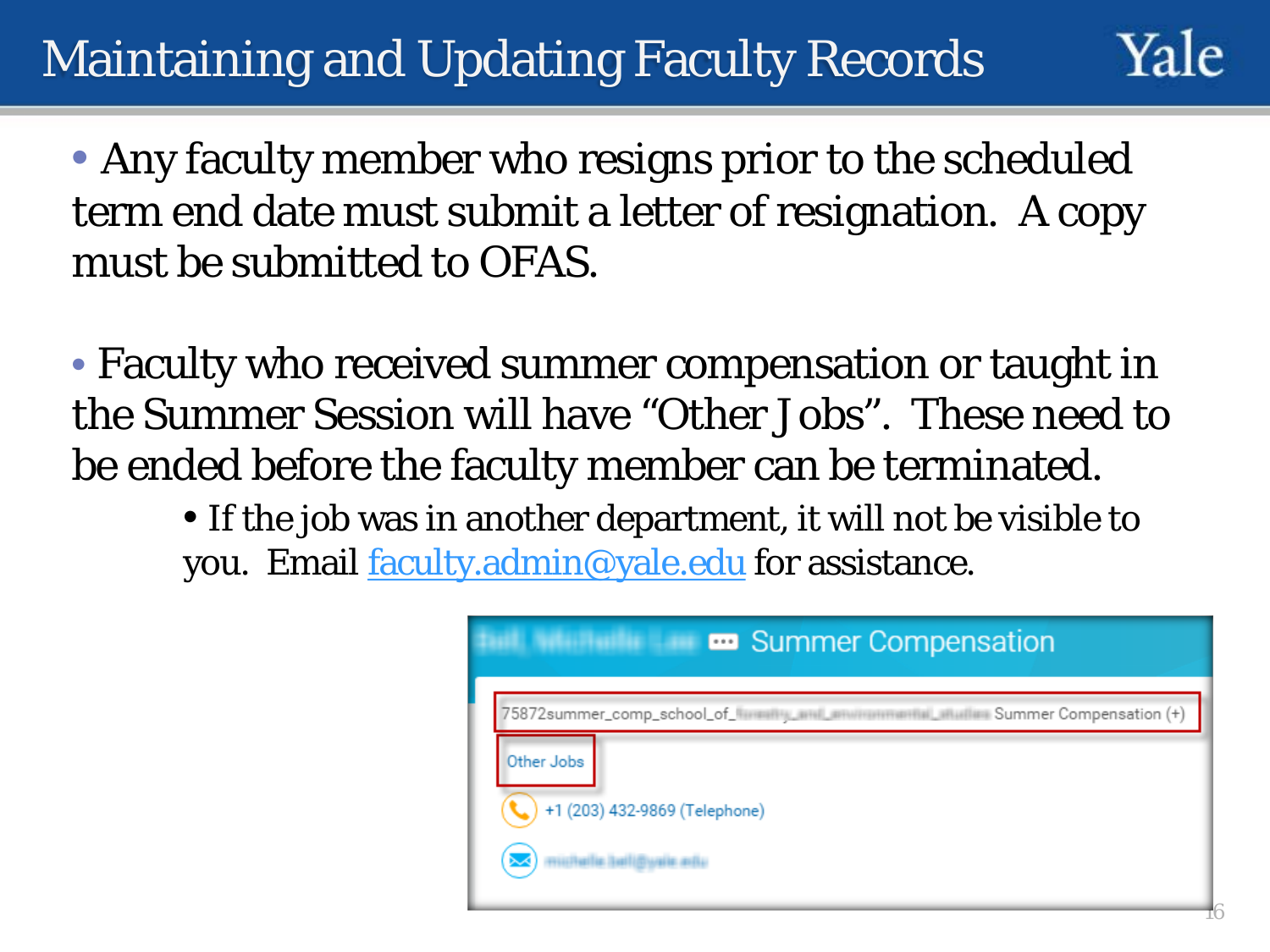

- Emeritus faculty remain active.
	- If they plan to work after retirement, they should be hired into a new job with a relevant job profile, but the Emeritus appointment on the academic side must remain as their primary appointment.
- Regular faculty need to be terminated to receive retiree benefits.
	- If they plan to work after retirement, they are hired into the new job as if being rehired. The term "Retired-Active" will appear after the name in Workday. (Retired - Active)

Yale